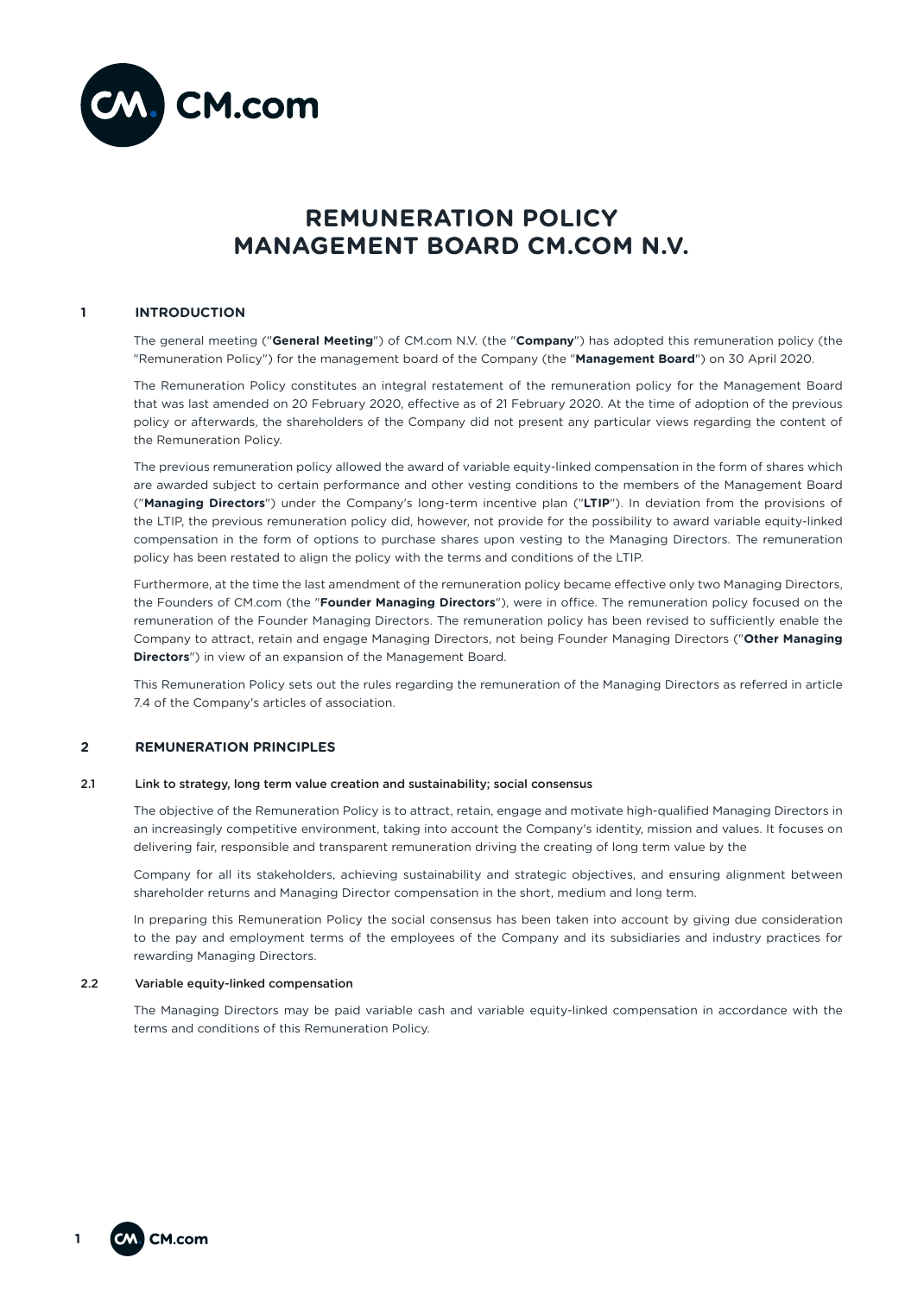# **3 MANAGING DIRECTORS' REMUNERATION**

Managing Directors will be awarded the following remuneration:

- A fixed base salary;
- Short Term Incentives (as defined below);
- Share Awards (as defined below) under the LTIP; and
- Severance arrangements.

The Company's supervisory board (the "**Supervisory Board**") shall monitor whether Managing Director compensation levels sufficiently reward the time and talent required to serve on the Management Board and reflect the Managing Directors' responsibilities, their efforts and the scope of their role. In doing so, the Supervisory Board must take the global, regional, local and relevant industry compensation practices into account.

The base salary aims to reflect the Managing Directors' responsibility, their efforts and scope of their role, taking into account their level of seniority and experience.

In order to ensure that this remuneration provides an appropriate balance between fixed and variable remuneration, the on-target value of the of the annual Short Term Incentives will amount to approximately 20% of the gross fixed base salary, and the on-target value of the Share Awards under the LTIP will not exceed 10%, 20% or 30% of the gross fixed base salary per annum of the Managing Director concerned. Such balance is considered to support the Company's strategy, the long-term interests of the Company and all its stakeholders including its shareholders, and the Company's sustainability and strategic objectives.

#### 3.1 Base salary

The Managing Directors will receive a fixed base salary (including holiday allowance) in cash, to be paid on a monthly basis. This base salary is to be determined by the Supervisory Board in due observance of this Remuneration Policy.

The Supervisory Board shall annually review the base salary. The Supervisory Board shall monitor whether the performance of the Company and / or the individual Managing Director, or a change in the Managing Director's position or responsibility, the economic environment or the sustainable development of the Company gives rise to or justifies an increase of the fixed base salary.

In doing so, the Supervisory Board will take into account the ratio between the pay of the Managing Directors and the employees of the Company or any of its subsidiaries, as well as the employment conditions of such employees. The Supervisory Board will furthermore take into account all circumstances it deems relevant.

#### 3.2 Short term incentive

Managing Directors will be eligible to receive a performance-related short term incentive in cash (a "**Short Term Incentive**"), with an on-target value of 20% of the base salary concerned. Such Short Term Incentives are designed to put a primary focus on a range of strategically important (annual) objectives over a one-year performance period, which objectives are aimed at delivering a level of performance in line with the Company's operational or financial plans, ultimately serving the creation of long-term value for the Company and its stakeholders.

The Short Term Incentives are based on performance against challenging financial and non-financial targets. Such targets and the conditions for achieving such targets shall, based on verifiable metrics, be determined by the Supervisory Board in its sole discretion, at the beginning of each financial year and in connection with the determination of the Company's priorities for the financial year.

In determining the targets, the Supervisory Board will consider market practice within the Company's business and industry sector, the delivery of the Company's long-term strategy and the maximum performance levels compared to the overall level and structure of the total remuneration of the Managing Directors. The targets shall not incentivise undue risk or other behaviour that could harm the interests of the Company and its stakeholders.

#### 3.3 Long-term incentive plan (LTIP)

The Company's LTIP serves to align the interests of the participating Managing Directors, members of the Company's executive committee and certain employees with the Company's shareholders' interests and is designed to contribute to the Company's sustainability, strategy and long-term interests. Under the LTIP, Managing Directors may be granted annual share awards in the form of (i) shares which are awarded, provided certain performance and other vesting conditions are met ("**Performance Shares**") and (ii) options to purchase shares upon vesting ("**Options**", together with the Performance Shares, the "**Share Awards**").

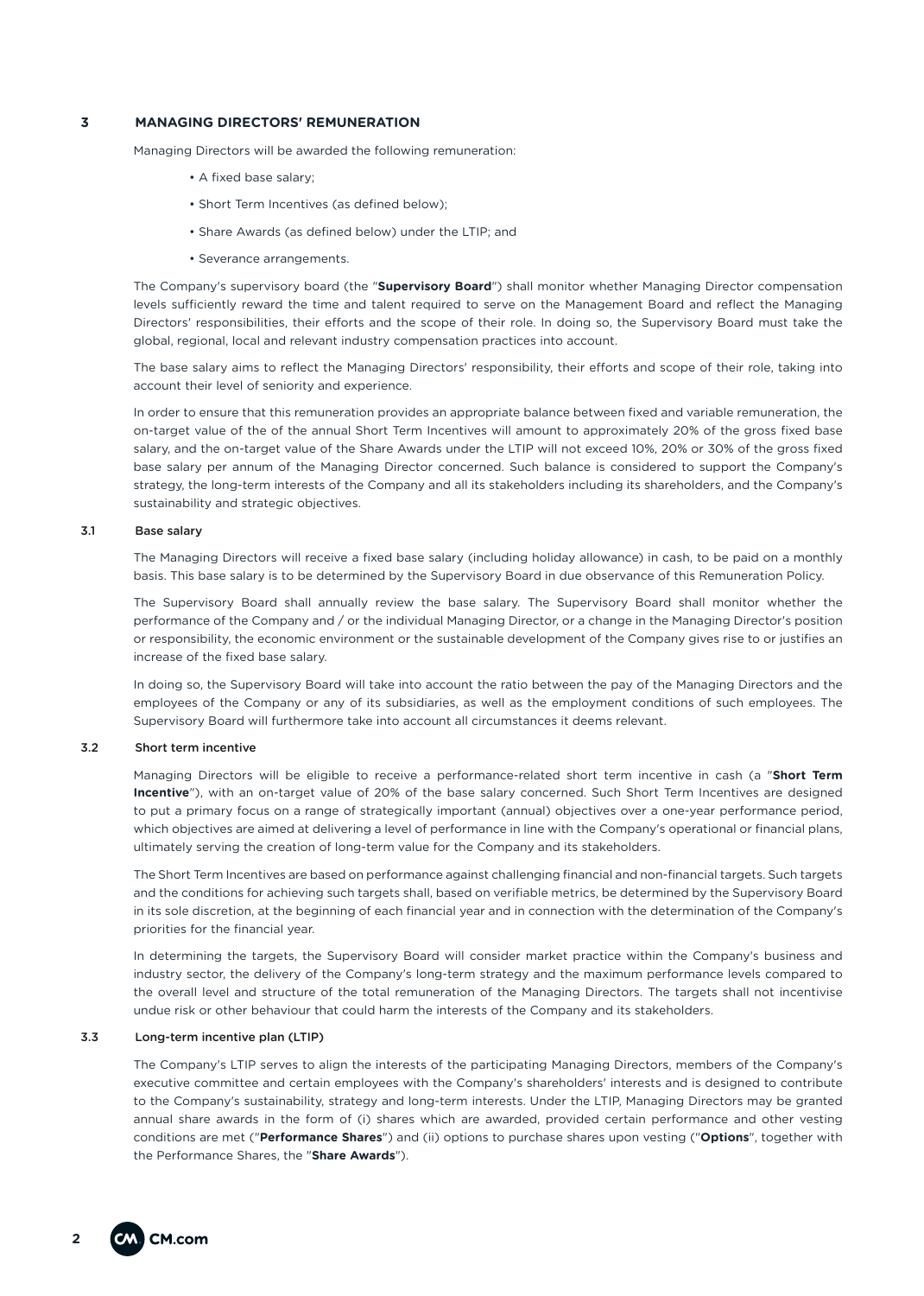The purpose of the Share Awards is to encourage long-term sustainable shareholder value creation – both absolute and relative to competitors – and to align the Managing Directors' interest with those of shareholders, as well as to attract, motivate and retain the Managing Directors.

The Performance Shares are based on performance against challenging financial and non-financial targets, which with regard to the Managing Directors will be set by the Supervisory Board.

Performance Shares will only vest when the performance-related financial and non-financial targets are met. The financial and non-financial targets and the conditions for achieving such targets shall be determined by the Supervisory Board in its sole discretion. In determining the targets, the Supervisory Board will consider market practice within the Company's business and industry sector, the delivery of the Company's long-term strategy and the scenario analyses carried out of the possible financial outcomes of meeting target levels, as well as maximum performance levels and how they may affect the level and structure of the total remuneration of the Managing Directors and the market price of the Company's shares. The Supervisory Board will determine the related conditions, based on verifiable financial results and metrics, at the beginning of the financial year.

The Performance Shares will vest and become unconditional three years after they are granted. Following vesting, a mandatory two-year holding period will apply whereby the share must be retained. The sale of a portion of the shares is permitted to finance taxes due as a result of vesting.

Options will vest and become unconditional three years after they are granted, subject to continuous service during the vesting period. Options may be exercised against the exercise price (i.e., the fair market value on the grant date of the shares) during an exercise period of two years following vesting.

In order to mitigate possible dilution, the Company may repurchase outstanding shares in its share capital to cover the Performance Shares granted and the Options exercised. Share

Awards may only be made under an authorisation granted by the General Meeting to award rights to shares in the share capital of the Company.

No equity-linked compensation shall be awarded other than in accordance with the Company's share-based compensation plans. By adopting this Remuneration Policy, the General Meeting also granted the approval referred to in article 7.4.3 of the Company's articles of association.

# 3.4 Service agreements and severance arrangements

The Founder Managing Directors have been appointed as Managing Director and have entered into service agreements with the Company for an indefinite period of time. The Other Managing Directors are appointed for a period of four years and shall enter into service agreements with the Company for four years, which term may be extended on the basis of a re-appointment.

The service agreements may be terminated in accordance with Dutch law if performance of management is not successful. A service agreement will also terminate in case of the voluntary resignation of a Managing Director, taking into account a notice period of six months, or the dismissal of a Managing Director by the General Meeting.

The Supervisory Board may determine an appropriate severance payment for a Managing Director in line with Dutch law and the Dutch Corporate Governance Code.

Other benefits – such as pension contributions and a mobility budget – are determined by the Supervisory Board and are given to provide the Managing Directors with a market competitive package with due consideration of the principles set out in this Remuneration Policy.

# **4 SHAREHOLDING GUIDELINES**

The Managing Directors are required to maintain a shareholding in the Company in the form of Share Awards or otherwise equal to at least 1% of their annual fixed base salary. The Supervisory Board may set a lower percentage for future Managing Directors that do not have a substantial shareholding in the Company at the time of their appointment.

#### **5 DISCRETIONARY ADJUSTMENTS AND CLAWBACK**

If, in the opinion of the Supervisory Board, the variable remuneration produces an unfair result due to extraordinary circumstances during the period in which the predetermined

performance criteria have been or should have been achieved, the Supervisory Board has the discretionary authority to adjust the value downwards or upwards.